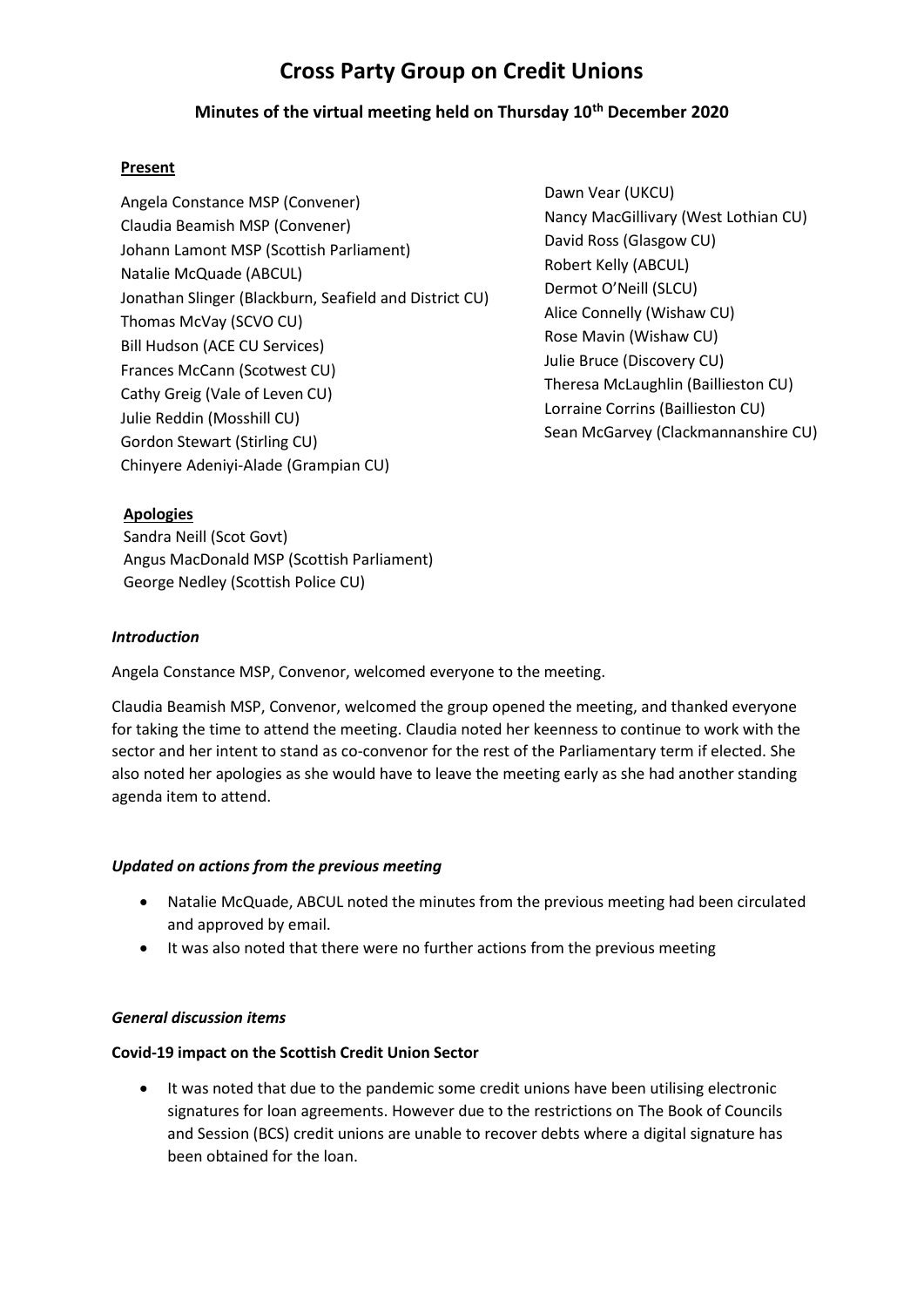- The concern was raised that this has been an ongoing issue for credit unions for many years and that the issue needs to be addressed.
- The cost implications to the credit union and the individual were also highlighted if pursuing a debt through court action the debtor would pay the costs incurred in process, if the loan is registered through the Register of Scotland the cost is £10.00.
- One credit union noted they have changed their underwriting process only allow a digital signature for secured lending and to assess the online applications and if approved they will then send out a loan agreement to be signed and returned allowing the loan to still be registered for the BCS if required at a later date.
- Robert Kelly, ABCUL, then noted the challenge that credit unions face and the previous discussions that have taken place at the CPG, but noted that the BCS is not open to any other financial service organisation so it could be argued credit unions currently have a competitive advantage at the moment by being able to utilise this process for the price. ABCUL are not suggesting we take any competitive advantage away from any other financial institution, however having spoken with the relevant authorities at Scottish Government there has been no appetite shown for the BCS to be part of the digitalisation process at this stage. ABCUL has recommended to their members that a move to accepting digital signatures has to be factored into their business model choice and risk analysis as it comes with impactions. It was highlighted that credit unions have access to this service which other financial services do not currently have access to and the potential implications of raising the inclusion of accepting digital signatures could in theory be counterproductive and could result in some negative implications.
- One credit union noted their disappointment to hear this and that there seems to be an unwillingness from key people to move on the development of this process.
- Angela Constance recommended a discussion paper collating the issues being experiences by the CPG members and advantages and disadvantages pursuing the inclusion of digital signatures to the BCS.
- ABCUL as secretariat agreed to take this as an action and to liaise with the other trade bodies and credit unions to collate this discussion paper for the CGP and anyone wishing to contribute to please contact ABCUL.

## **Sustainability**

- Natalie McQuade, ABCUL, highlighted the Bank of England's Quarterly statistics that were published in October 2020 covered the period of April to June 2020. In Scotland there was a rise in credit union membership of 1,438, lending figures had taken a significant drop during this quarter.
- It was also noted the ongoing collaboration work the trade associations have been involved in to ensure that the sector in Scotland is being heard as one voice to many stakeholders. Including the Scottish Government in relation to their Programme for Government being led by Carnegie UK, where they have set out 12 emerging proposals in relation to exploring the options to affordable credit in Scotland. One of the priorities is to establish the requirement for a credit union wind down fund for mergers or closures.
- ABCUL shared their concerns around the wording of this proposal and feels it sends the wrong message to people and could lead to further reputational damage for the sector.
- One credit union shared that it is dependent on the credit unions location and common bond that will determine the impact Covid has had on them. They experienced a high level of withdrawals at the start of the pandemic but have since seen a higher increase in deposits with a reduction in lending due to the lockdown restrictions being in place effecting the credit unions income and ratios negatively.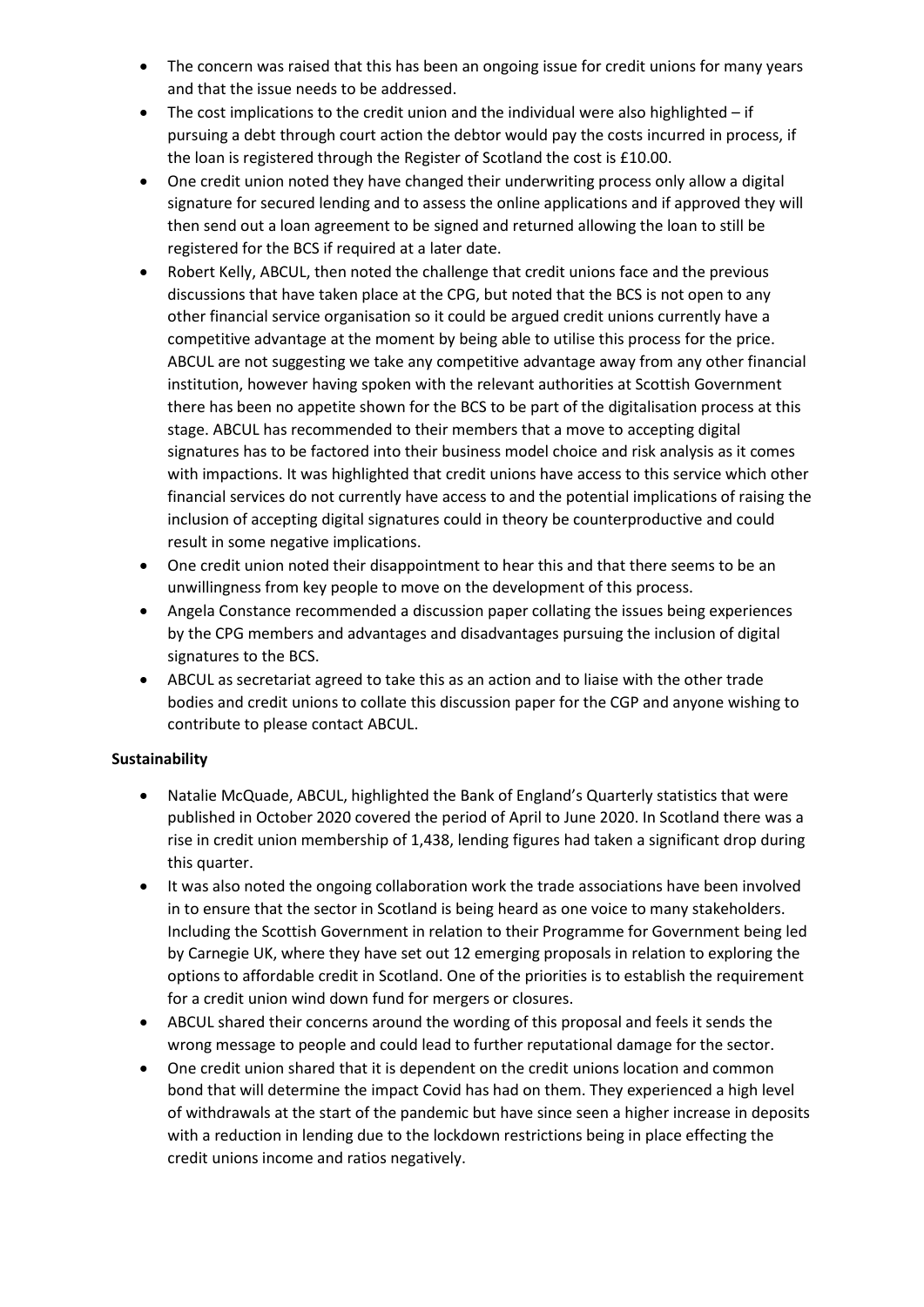- It was noted that all agenda items are interlinked and connected, and going forward the biggest part of sustainability will be what promotion and development there is within the sector, and that this should be focusing on the positive elements of our sector and working collaboratively.
- Dermot O'Neill, SLCU, noted that Covid has changed the sustainability position for credit unions and that it has made it more acute rather than making it an issue in the first place. Dermot highlighted the short term needs around the impact of Covid, and also the mediumterm threats identified including governance inadequacies which he highlighted as being a bigger threat than the short term financial impacts. The SLCU has identified 5 key areas that they would like to do collective work on and are as follows –
	- 1. Effective Promotion of the Sector
	- 2. Access to Credit Unions Physical or virtual access, digitilaisation of products or services.
	- 3. Continued Relevance What credit unions are and what credit union members need them to be.
	- 4. Risk Awareness Encouraging assessment, mitigation, monitoring, adaption and managing risk.
	- 5. Capable and Competent Personnel The ability to successfully accomplish the other issues is underpinned by good governance.

Dermot highlighted that SLCU would like to see developed a volunteering toolkit available for all credit unions to access, and accredited learning opportunities and development of a modern apprenticeship scheme. He also highlighted that it is not that credit unions as a sector are not sustainable and good practice can be seen across the country, however there are instances where some credit unions are not sustainable in the long term. SLCU efforts around sustainability is to avoid further failures within the sector, and how the sector can mitigate the consequences of further credit unions failing.

## **Support from Scottish Government in 2020**

## **Remaining funds from the £10m Credit Union Investment Fund**

• It was noted that applications for the additional £500,000 allocation opened in October 2020. The question was raised about whether any CUs had applied for the additional funding. From CUs present no one had applied for the additional funds.

#### **Priorities for 2021**

- ABCUL raised that they would like to see the promotion of credit unions through Community Wealth Building as a priority for 2021.
- SLCU raised they would like to see the adaptation of a volunteering toolkit made available to all credit union in Scotland, engagement with an accredited learning opportunity e.g. Chartered Bank, adaptation of a modern apprenticeship type scheme, and the adaptation of a Governance Toolkit.
- Angela Constance highlighted the importance of the investment in people approach that SLCU outlined. It was also highlighted that for a modern apprenticeship in Scotland it must be linked to a job. Angela also agreed that the sector should have a high ask for investment in the training of volunteers.
- Robert Kelly, ABCUL, noted his support to the SLCU priorities. He also raised the question as to what will happen to the remaining £7.5million in the CU Resilience Fund and when will the sector get clarity on the proposal for the remaining funds. He also raised concerns that Scottish Government decided to channel comments around their Programme for Government through Carnegie UK rather than coming directly to the sector directly and